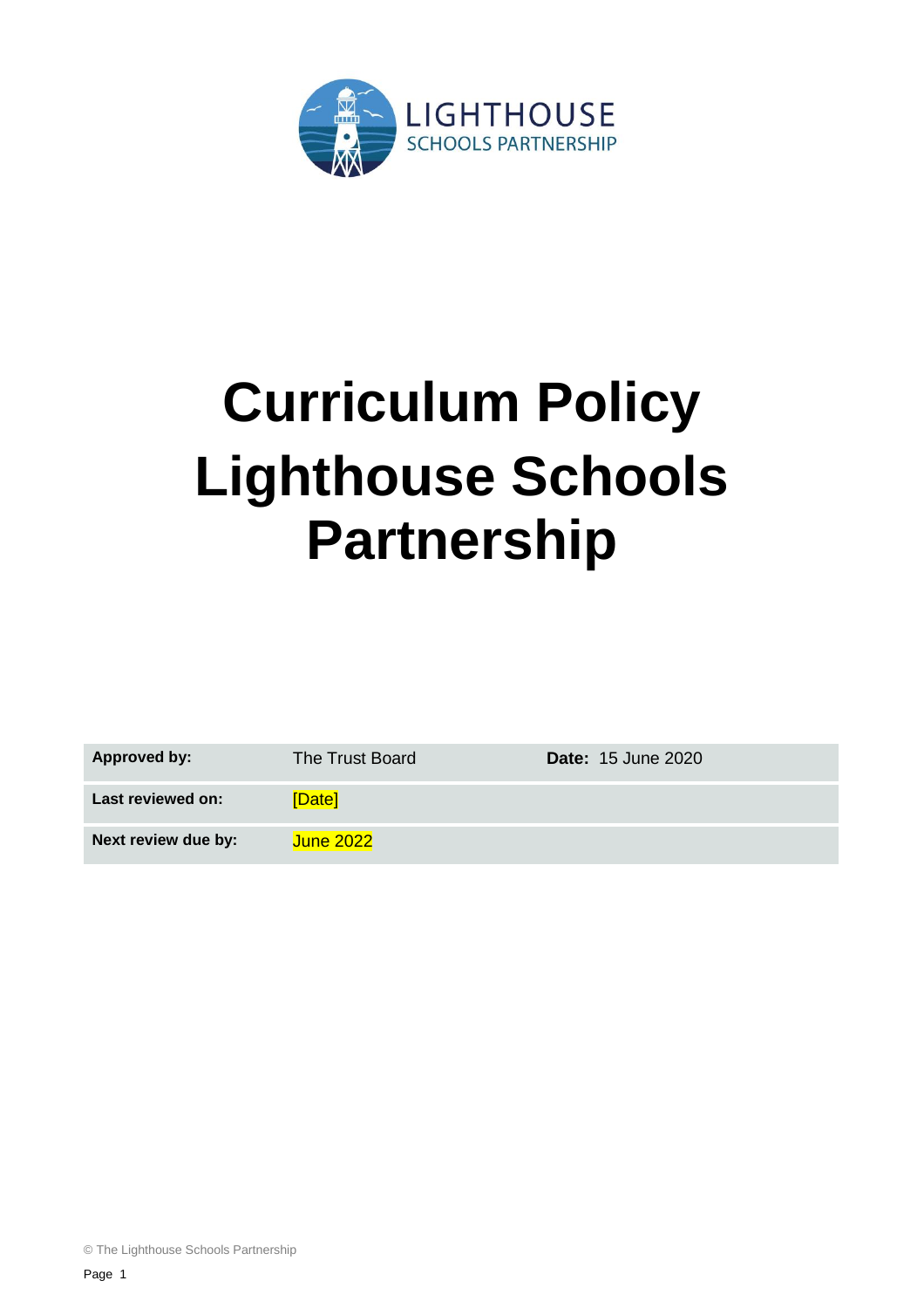

# **Contents**

# <span id="page-1-0"></span>**Excellence from Early Years to Sixth Form**

#### **Our Vision:**

Collaboration between schools delivering excellence for children and young people

#### **Our Values and Beliefs:**

- Belief in the transformational and life-enhancing power of education
- Service to our community
- Partnership and professional generosity
- Honesty and openness

#### **Our Aims:**

- A rich and exciting curriculum where our pupils thrive and develop character
- Strong progress in outcomes, especially for disadvantaged children and young people
- Excellence in professional learning and development
- Strong and strategic leadership at all levels
- High quality and cost-effective central services

#### **Our Culture:**

- Significant delegated authority to each Headteacher and Governing Body
- Our schools maintain their own character and distinctiveness

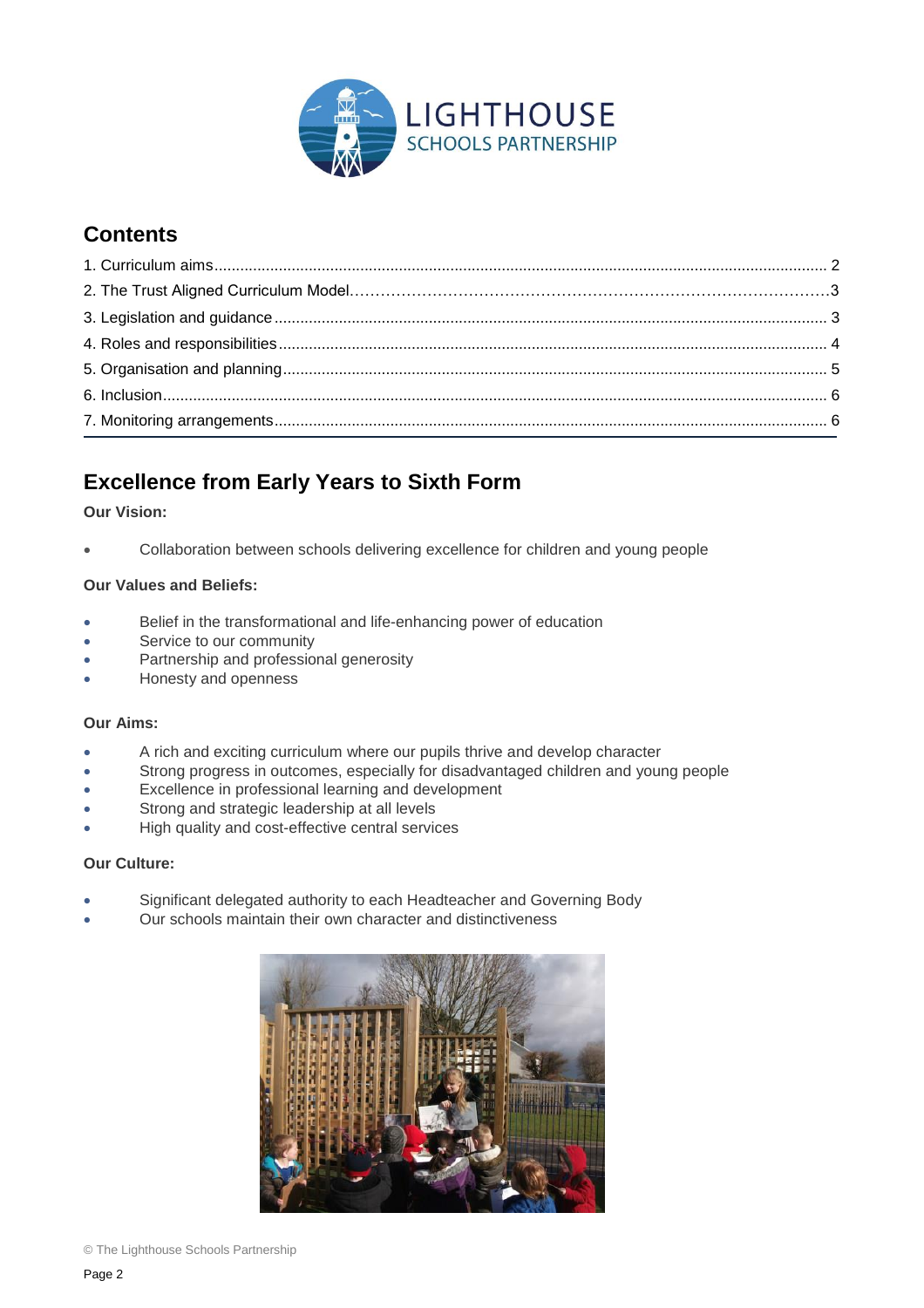

## **1. Curriculum aims**

In order to secure excellence in all Trust Schools from Early Years to the Sixth Form the curriculum aims to:

- inspire and promote the learning, development and curiosity of the youngest children, recognising the importance of Early Years as a fundamental/discrete stage in a child's learning journey;
- nurture all children so that they become knowledgeable, emotionally literate and respectful citizens;
- provide a broad and balanced education for all pupils that is coherently planned and sequenced towards cumulatively sufficient knowledge, skills, future learning and employment;
- enable all pupils to develop sequenced knowledge, understand concepts and acquire skills within a clear progression, and be able to choose and apply these in relevant situations;
- develop pupils' independent learning skills and resilience;
- map across single or mixed age groups in primary schools as appropriate;
- support all pupils' personal, spiritual, moral, social and cultural development;
- support all pupils' physical and mental development and responsibility for their own health, and enable them to be active;
- promote a positive attitude towards diversity and learning about other cultures and beliefs;
- equip all pupils with the knowledge and cultural capital they need to succeed to work towards their life goals in life;
- ensure equal access to learning for all pupils, with high expectations for every pupil and appropriate levels of challenge and support;
- have a high academic/vocational/technical ambition for all pupils (as appropriate);
- ensure secondary schools provide subject choices that support pupils' learning and progression, and enable them to work towards achieving their goals;
- ensure secondary schools, provide a broad curriculum prioritising a strong academic core of subjects, such as those offered in the EBacc;
- ensure in all Trust church schools, there is an expectation that the curriculum also reflects and embeds the distinctive Christian vision and values.

# <span id="page-2-0"></span>**2. The Trust Aligned Curriculum Model**

- Work with Teaching Schools to ensure CPD is available to support agreed content in curriculum.
- An overall primary curriculum schema that meets Ofsted and DfE National Curriculum standards.
- A range of best-practice resources including curriculum maps, knowledge organisers, schemes of work and lesson plans which align to the curriculum model.
- Secondary school curriculum follows on from the Lighthouse Schools Partnership primary curriculum.
- Optional adoption of Trust individual subject curriculum and schemes of work for each subject (some or all of which may utilise Lighthouse School Partnership resources) or recommended curriculum schemes of learning e.g. Charanga for music, Create Development Real PE, Jigsaw for PSHE.
- RE to reflect C of E or Community status.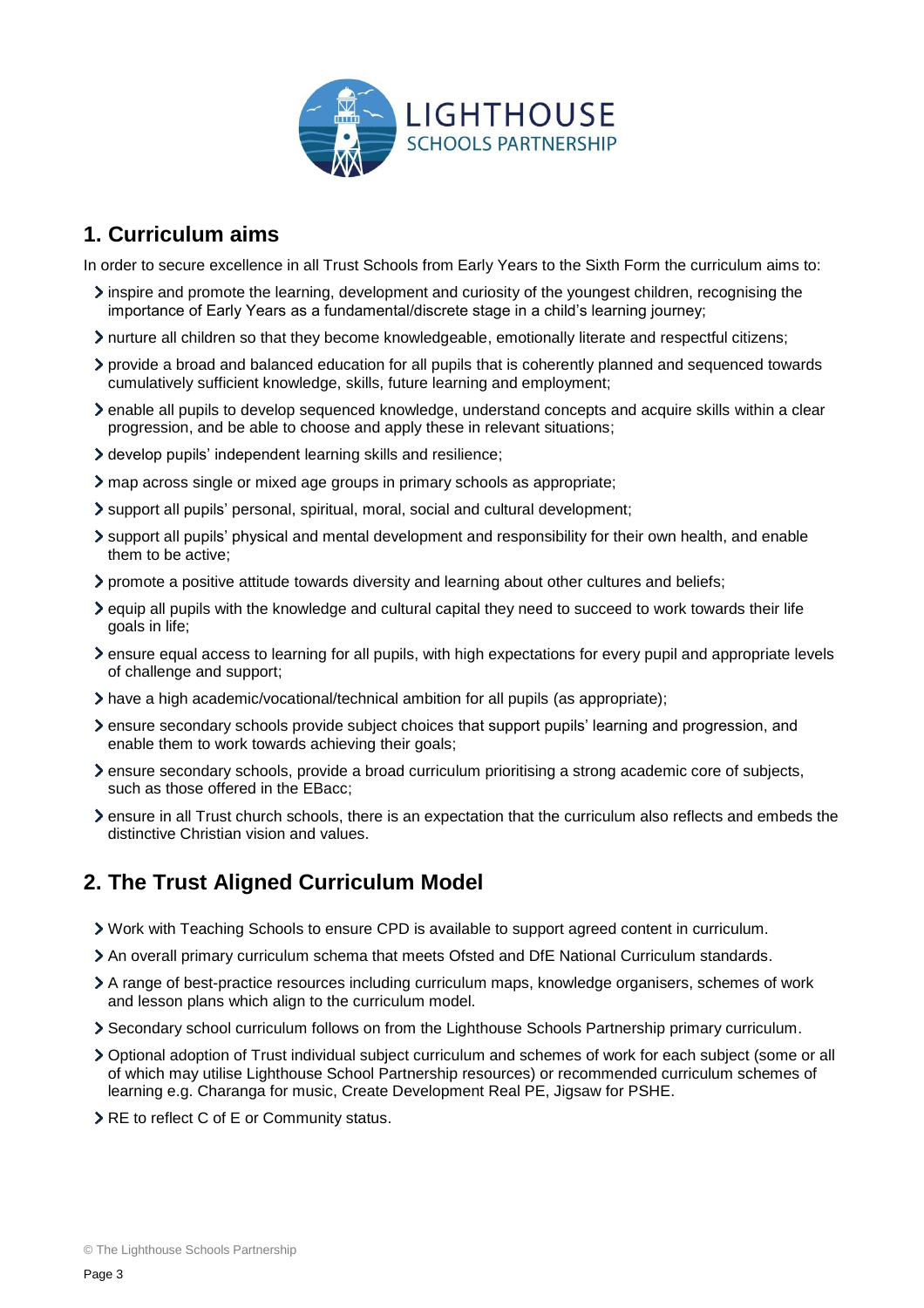



# **3. Legislation and guidance**

In addition, this policy acknowledges the requirements for promoting the learning and development of children set out in the [Early Years Foundation Stage \(EYFS\) statutory framework](https://www.gov.uk/government/publications/early-years-foundation-stage-framework--2)

This policy reflects the requirements for academies to provide a broad and balanced curriculum as per the [Academies Act 2010,](http://www.legislation.gov.uk/ukpga/2010/32/section/1A) and the [National Curriculum programmes of study](https://www.gov.uk/government/collections/national-curriculum) the Trust has chosen to follow.

This policy reflects the requirements for inclusion and equality as set out in the Special Educational Needs [and Disability Code of Practice 2014](https://www.gov.uk/government/publications/send-code-of-practice-0-to-25) and [Equality Act 2010,](http://www.legislation.gov.uk/ukpga/2010/15/part/6/chapter/1) and refers to curriculum-related expectations of governing boards set out in the Department for Education's [Governance Handbook](https://www.gov.uk/government/publications/governance-handbook)

Governors and Leaders in Church schools should also refer to two further documents:

- The Vision for Education: <https://www.churchofengland.org/more/education-and-schools/vision-education>
- The SIAMS Evaluation Schedule [SIAMS Evaluation Schedule 2018.pdf](https://www.churchofengland.org/sites/default/files/2018-04/SIAMS%20Evaluation%20Schedule%202018_0.pdf)

<span id="page-3-0"></span>This policy complies with our funding agreement [Funding Agreement](https://www.lsp.org.uk/index.php/funding-agreement/) and articles of association [Articles-of-](https://www.lsp.org.uk/wp-content/uploads/2016/07/Articles-of-Association-June-2018.pdf)[Association-June-2018.pdf](https://www.lsp.org.uk/wp-content/uploads/2016/07/Articles-of-Association-June-2018.pdf)

## **4. Roles and responsibilities**

#### **4.1 Monitoring**

The **Trust Board** will monitor the effectiveness of this policy and hold the Director of Education to account for its implementation.

The **Local Governing Board** and **SEND governor** will also ensure that:

- it monitors the effectiveness of this policy and holds the headteacher to account for its implementation;
- a robust framework is in place for setting curriculum priorities and aspirational targets;
- the school complies with its funding agreement and teaching a "broad and balanced curriculum" which includes English, maths, and science, and enough teaching time is provided for pupils to cover the requirements of the funding agreement;
- proper provision is made for pupils with different abilities, talents and needs, including children with special educational needs or disabilities (SEND) or EAL;
- all courses provided for pupils below the age of 19 that lead to qualifications, such as GCSEs and Alevels, are approved by the secretary of state;
- If the school implements the relevant statutory assessment arrangements;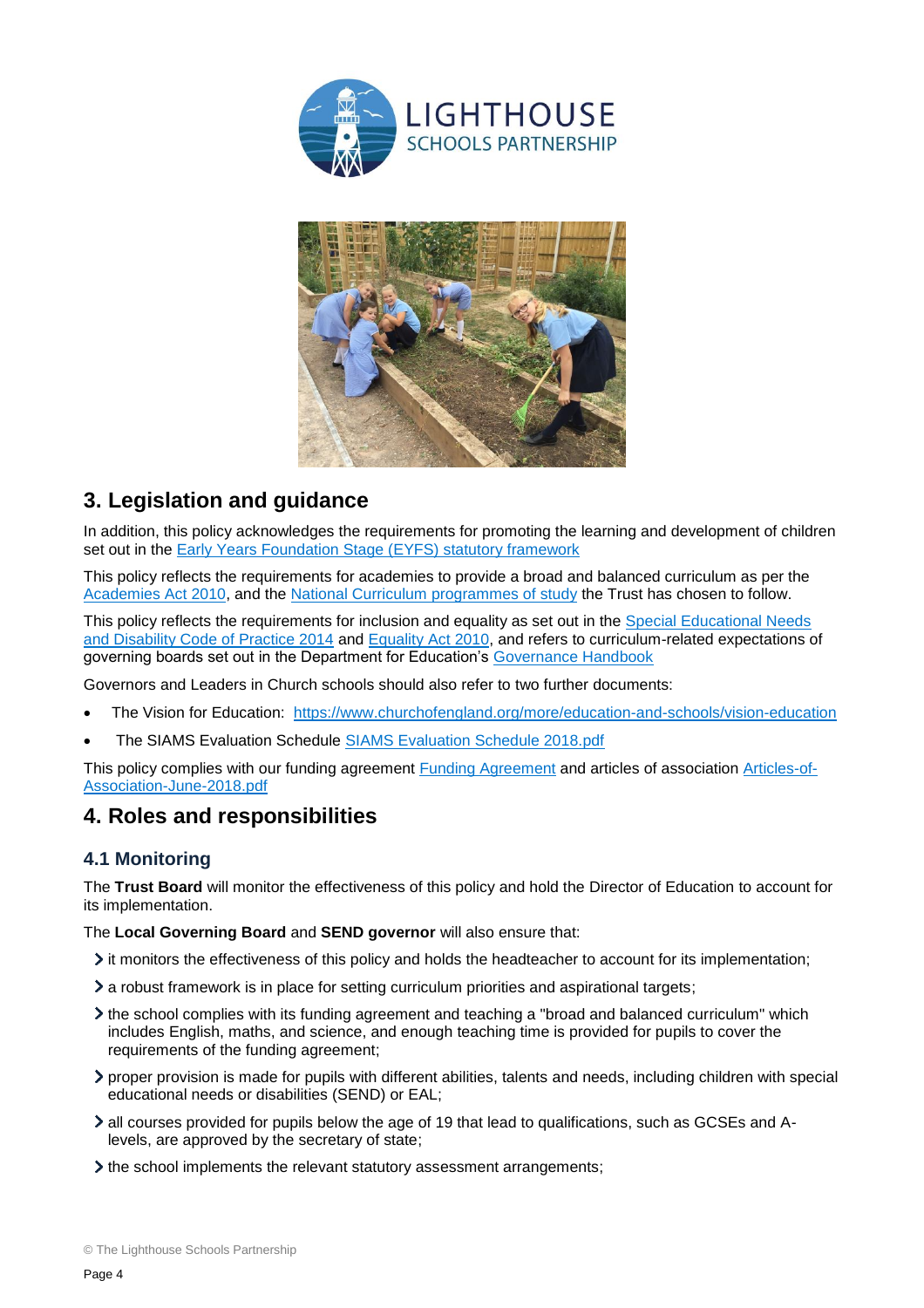

- $\triangleright$  it participates actively in decision-making about the breadth and balance of the curriculum;
- pupils from Year 8 onwards receive independent, impartial careers guidance, and that this is appropriately resourced;
- Additionally, in LSP church schools, that they monitor the effectiveness of the curriculum in reflecting the distinctive Christian vision and values of their school.

#### **4.2 Headteacher**

The headteacher is responsible for the implementation of this policy, and ensure that:

- all required elements of the curriculum, and those subjects which the school chooses to offer, have aims and objectives which reflect the aims of the school and indicate how the needs of individual pupils will be met;
- If the amount of time provided for teaching the required elements of the curriculum is adequate and is reviewed by the governing board;
- $\lambda$  they manage requests to withdraw children from curriculum subjects, where appropriate;
- the school's procedures for assessment meet all legal requirements;
- the governing board is fully involved in decision-making processes that relate to the breadth and balance of the curriculum;
- the governing board is advised on whole-school targets in order to make informed decisions;
- proper provision is in place for pupils with different abilities and needs, including children with SEN;
- additionally, in LSP church schools, that the broad and balanced curriculum also reflects the distinctive Christian vision and values of their school.

### **4.3 Other staff**

- Teachers and support staff should implement the school curriculum policy in accordance with this policy.
- Curriculum leaders show an understanding of important concepts related to curriculum design, such as knowledge progression and the sequencing of concepts.

## <span id="page-4-0"></span>**5. Organisation and planning (delegated to each school)**

- Curriculum coverage allows all pupils to access the content and make progress through the curriculum.
- Leaders prioritise reading to allow pupils to access the full curriculum offer.
- Leaders prioritise mathematical fluency and confidence in numeracy.
- Curriculum leaders have clear roles and responsibilities to carry out their role in curriculum design and delivery.
- Curriculum leaders have the knowledge and skills to design and implement the curriculum.
- Leaders at all levels, including governors, regularly review the curriculum to ensure it aligns with each school's curriculum map.
- Curriculum leaders ensure that CPD on curriculum requirements is available for staff.
- Curriculum leaders ensure the curriculum meets pupils' leaning needs.
- Curriculum delivery is equitable for all groups as appropriate.